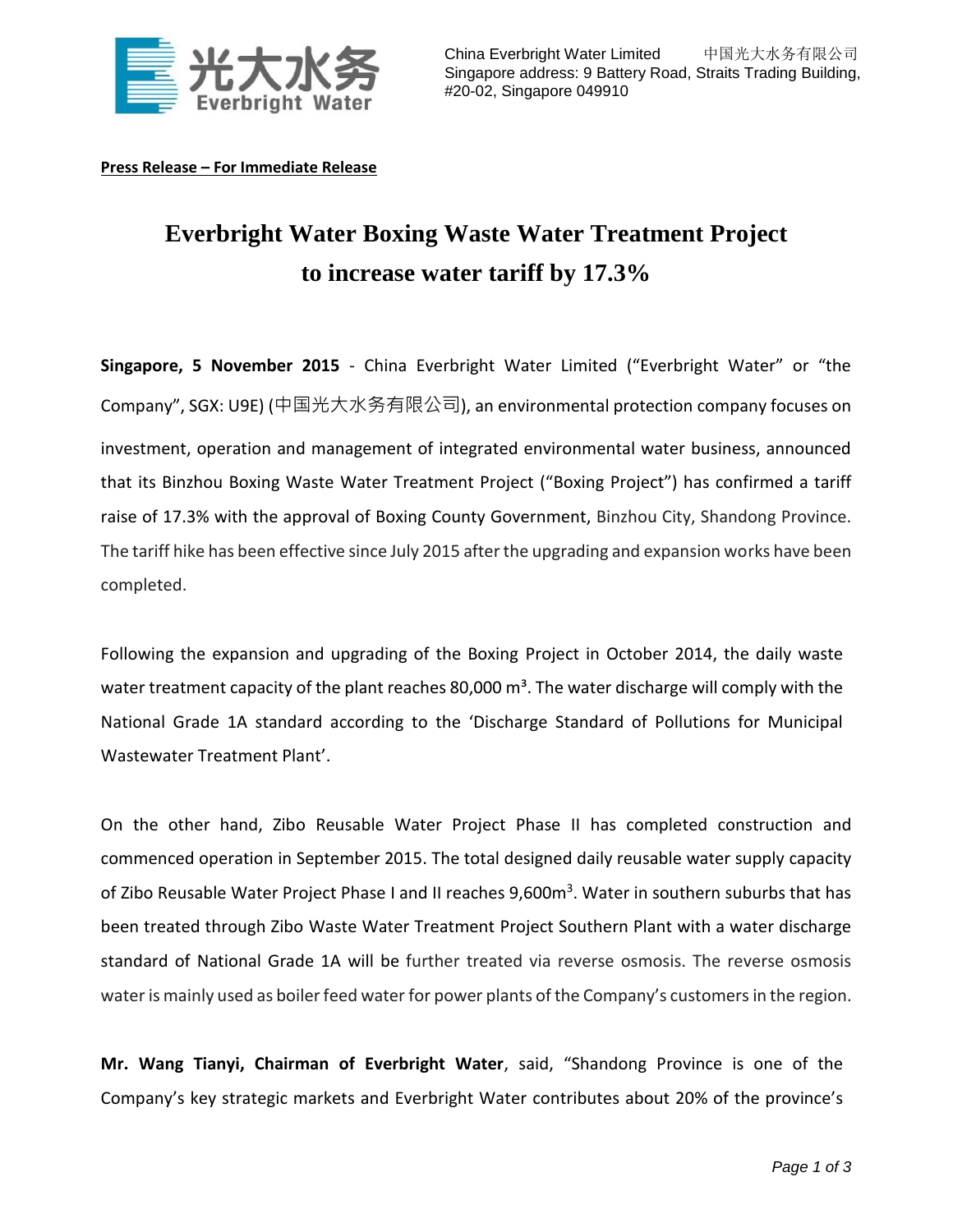

China Everbright Water Limited 中国光大水务有限公司 Singapore address: 9 Battery Road, Straits Trading Building, #20-02, Singapore 049910

total waste water treatment capacity. Boxing Project's expansion and upgrading is one of the key environmental projects of Xiaoqing River in Shandong Province. The expansion and upgrading of Boxing Project will help to improve the local environment, raise the discharge standard of Everbright Water's waste water treatment business, and enhance the business scale and economic returns of the Company's waste water treatment sector."

Mr. Wang continued, "The reusable water project as a kind of resource recycling project has been well-supported by the national's policy. The completion of Zibo Reusable Water Project Phase II expansion will further improve the comprehensive utilisation of water resources. Capitalizing on the low pollution and sustainable application of renewable energy, we will build an environment that promotes harmony between mankind and nature."

**-END-**